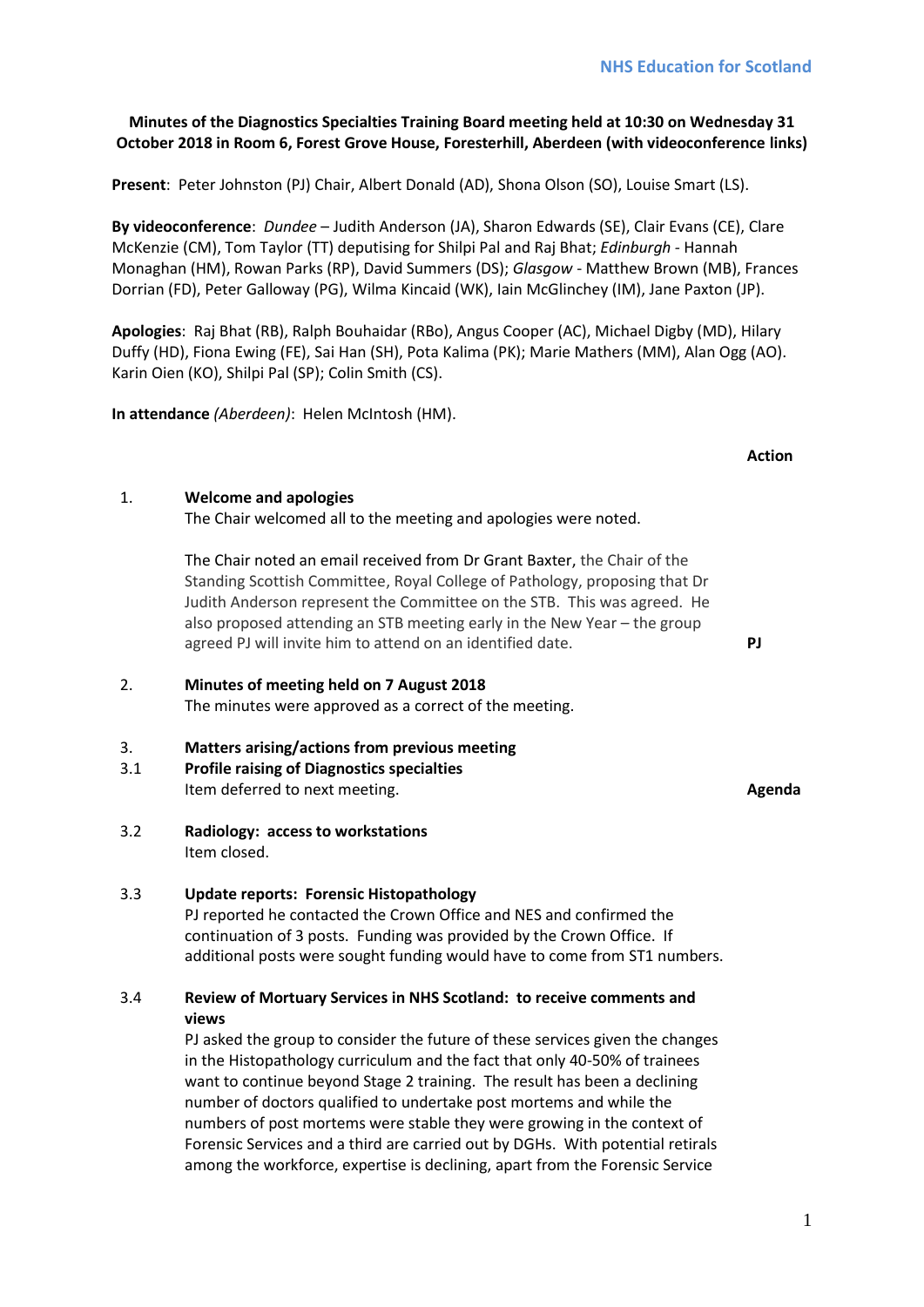so they may need to consider increasing this area. He asked the group to consider how to raise awareness of the issue and any potential difficulties.

The picture across Scotland was mixed:

- SE said a third of their trainees do post mortems however they were mostly international graduates who return home. They were considering asking the University of Dundee to take over the hospital post mortem service. A recent College survey indicates there are difficulties in England too and it was noted there has been some movement to Radiology based post mortems there.
- CE said this was a common issue across the UK and discussed by the College in its curriculum review. There was strong support for reintroducing post mortems to the curriculum however the issue was deliverability and whether to maintain a hospital service or do something different. It was likely there will be more Medical Examiners in the future reviewing causes of death.
- HMo said that in Edinburgh Forensic trainees have always done hospital post mortems and they have also trained Glasgow trainees. Some trainees do half a session as SES only do this 2 days a week and hospital people fill in too and there are insufficient numbers to maintain expertise
- PJ said that cases coming to post mortem increasingly have elements of contention and these were not suitable for trainees with little experience. He felt the best model was delivery by Forensic Pathology.
- JP noted that Forensic consultants in Glasgow have been reluctant to take early years trainees – they do hospital post mortems 2 days a week and were hoping to increase sustainability.
- PJ said that all programmes in Scotland have sent trainees to Inverness for experience however with upcoming retirals they may not have this facility in the future.
- JP said the College was considering moving core training to 2.5 years and if this happens they would have to deliver 50 post mortem training sessions - PJ said the requirement to do a set number will likely disappear and people will instead have to demonstrate they met criteria.

It was agreed to inform MDET of the concerns raised and to make the issues known to the Curriculum Development Group. **CM/PJ**

# 4. **TRAINING MANAGEMENT**

# 4.1 **Recruitment update**

FD reported on Round 1 (estimated numbers at present):

- Radiology  $-10 \text{ W}/7$  SE/2 N/3 E including expansion posts.
- Pathology  $-4$  W/2 SE/2 N/2 E.
- Chemical Pathology 2 posts.
- 34 posts in total.

Round 2 – will go forward for next year:

- Histopathology may have one post depending on ARCP and may have expansion posts.
- Forensic and Radiology numbers will be available in the New Year. FD confirmed she will provide TT with the number of Radiology funded posts (some posts are held for remediation etc). This was a substantial increase **FD**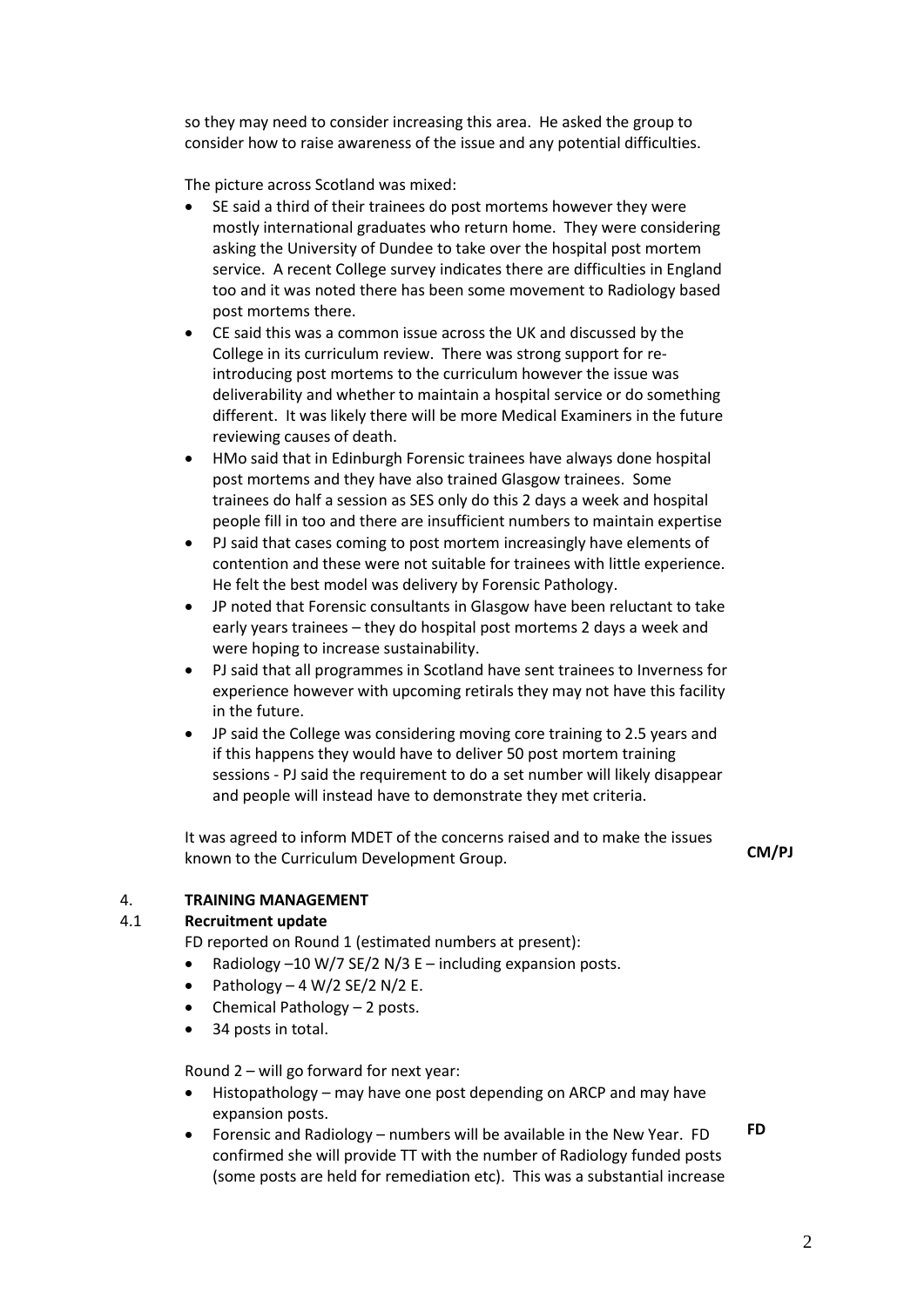over the last few years eg 114 posts in 2012. Identifying establishment numbers was challenging and there may be more in the system than were funded by Scottish Government and Training Managers can only sign off posts with funding in place. Although there was no agreed funding from Scottish Government for expansion posts this year they were being added to the establishment total. These were allocated using the regional percentage model and while this was not an ideal solution it was an attempt to maximise the training potential of every site and ensure trainees were placed where they were needed. Fill was not equitable throughout Scotland but it was hoped this will work in the longer term.

• Neuro IR post – PJ raised possible expansion at the recent meeting with other STB Chairs and John Colvin. At present only Edinburgh can provide training. JA said that while they wanted to train a  $3<sup>rd</sup>$  person the service was not able to do so - the 3 consultants were also covering the Glasgow service which was not currently able to provide training. They wanted to defer the  $3^{rd}$  post and use it for a General IR post for a year and then recycle it next year for Neuro IR. CM raised concern that approval for this post was for Neuro IR not as proposed and using a 'feeder' system to retain the post was inconsistent with what was done elsewhere. JA confirmed that they have trainees who will CCT and would be available for Neuro IR next year; PJ and WK supported the view that issues with Neuro IR delivery in Glasgow should be resolved next year.

RP said that while this was a good suggestion it would not increase Neuro IR output. CM considered they would bypass governance if this was done. The Transitions Group has already given its approval for what was a very good proposal and she did not approve today's proposal without at least alerting the Transitions Group. It was agreed that RP will take the proposed recommendation to the Transitions Group as supported by the STB.

**RP**

## 4.2 **Availability of trainee data for TPDs**

FD noted that previously TPDS could access detail via Vacancy Manager. From this year information will be available on TURAS in advance of trainees starting in programmes.

#### 5. **QUALITY**

#### 5.1 **Quality Update**

The update from FE was circulated to the group in advance of the meeting.

WK noted that in the Virology programme of 5 trainees, 2 posts were vacant and 2 were going out of programme. All MM/CIT trainees will have access Virology experience.

Noted reference in document to deferred visit due to maternity leave in Paediatric and Peri Natal Pathology was incorrect.

Any issues arising from FE's update should be raised with her.

#### 5.2 **Medical Microbiology RIE Visit: 20 June 2018**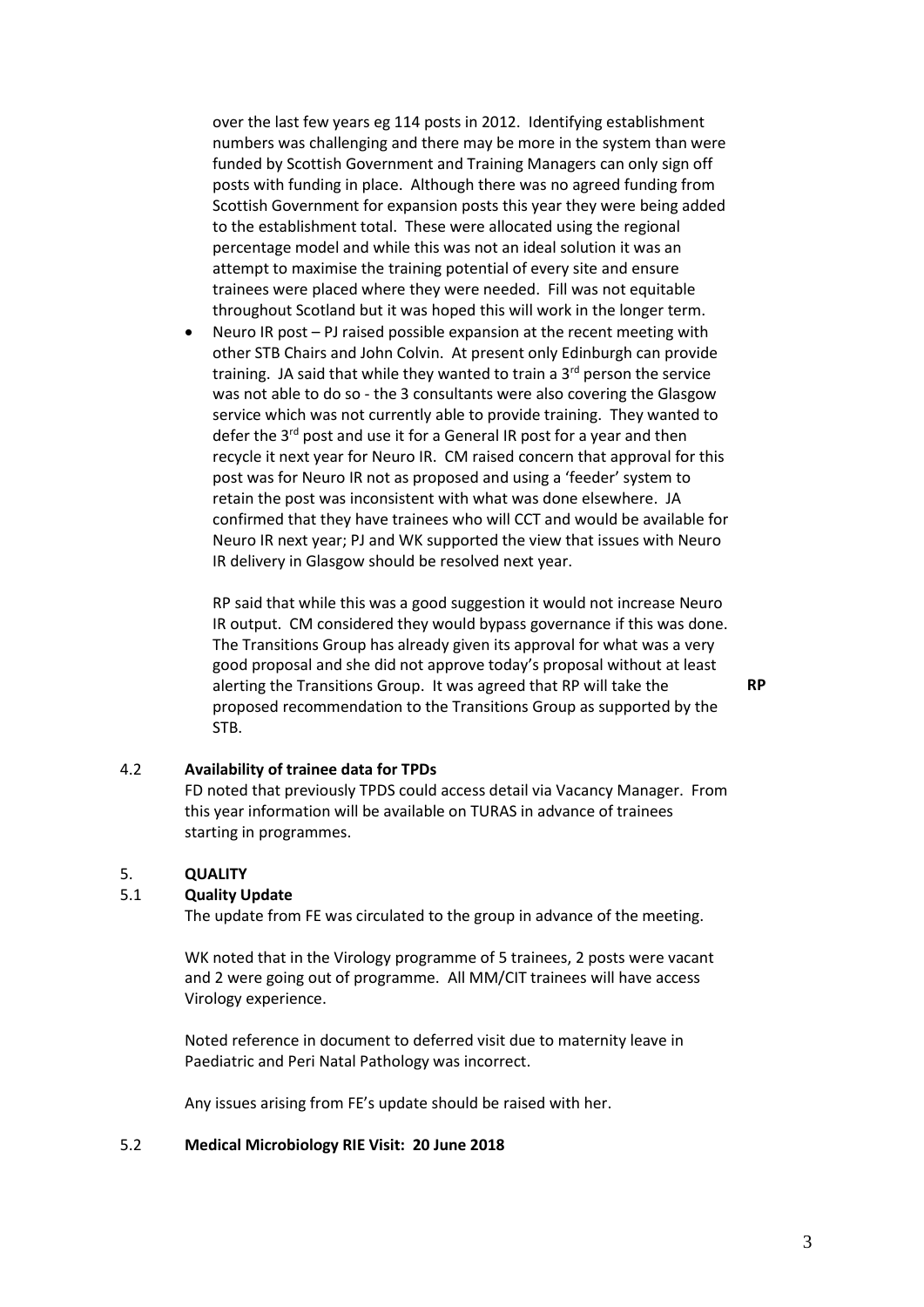CM reported there were concerns around Medical Microbiology training in Scotland with several red flags. Both sites in Glasgow will be visited and several visits have been done in Lothian. Service and recruitment difficulties were causing issues and she noted the change in programme in 2015. This resulted in MM/ID/Virology trainees training in CIT for 2 years and then moving into higher training in dual. As yet no-one has completed programme and dual programme rates for MM/ID were not good whereas ID/GIM dual does fill. This resulted in pressure on all units with a knock-on effect to service delivery. It was felt a different service model was required. Glasgow was experiencing many problems due to ongoing recruitment issues. She and PJ and others met earlier in the week to discuss the issues including recruitment and retention and the curriculum. There was a desire for mono specialty training however the change to dual was the result of the need for laboratory and clinical to work closely together and reverting to mono training would be to reverse this. It offered it would only be for part of training and other issues eg workforce needed to be highlighted. Medical Microbiology did not have a high profile and an alternative staffing model was needed. It was agreed to develop an action plan from the meeting and to take the proposal for a mono specialty pilot to MDET.

**CM/PJ**

Only Core Medicine trainees were recruited into Medical Microbiology and the introduction of IMT will have an impact. PJ has suggested bringing the issues to the Scottish Government's attention via the Scottish Council of Scottish Pathology and the curriculum review.

#### **Standing Items**

## 6. **Update reports**

### 6.1 **Lead Dean/Director**

CM highlighted:

- Professor Adam Hill has been appointed as PG Dean East and will take up post in mid December.
- Pota Kalima will step down as TPD. The STB recorded its thanks for the very good job he has done and his calmness during a time of major change. PJ will write to him to formally to record the STB's thanks. **PJ**

#### 6.2 **Histopathology**

LS noted:

- Louise Smith will return from maternity leave and resume her post as TPD North.
- some issues with training in Inverness and ongoing discussion to ensure experience was provided there.
- collaborative training was continuing, and Neuropathology in Tayside and Grampian were going ahead with block training etc.

# 6.3 **Diagnostic neuropathology**

No concerns were reported.

### 6.4 **Paediatric Pathology**

CE reported that both trainees were doing well. There were issues around consultant staffing and perinatal services and a workload backlog which was putting pressure on colleagues. They will consider how they train ST1s/2s.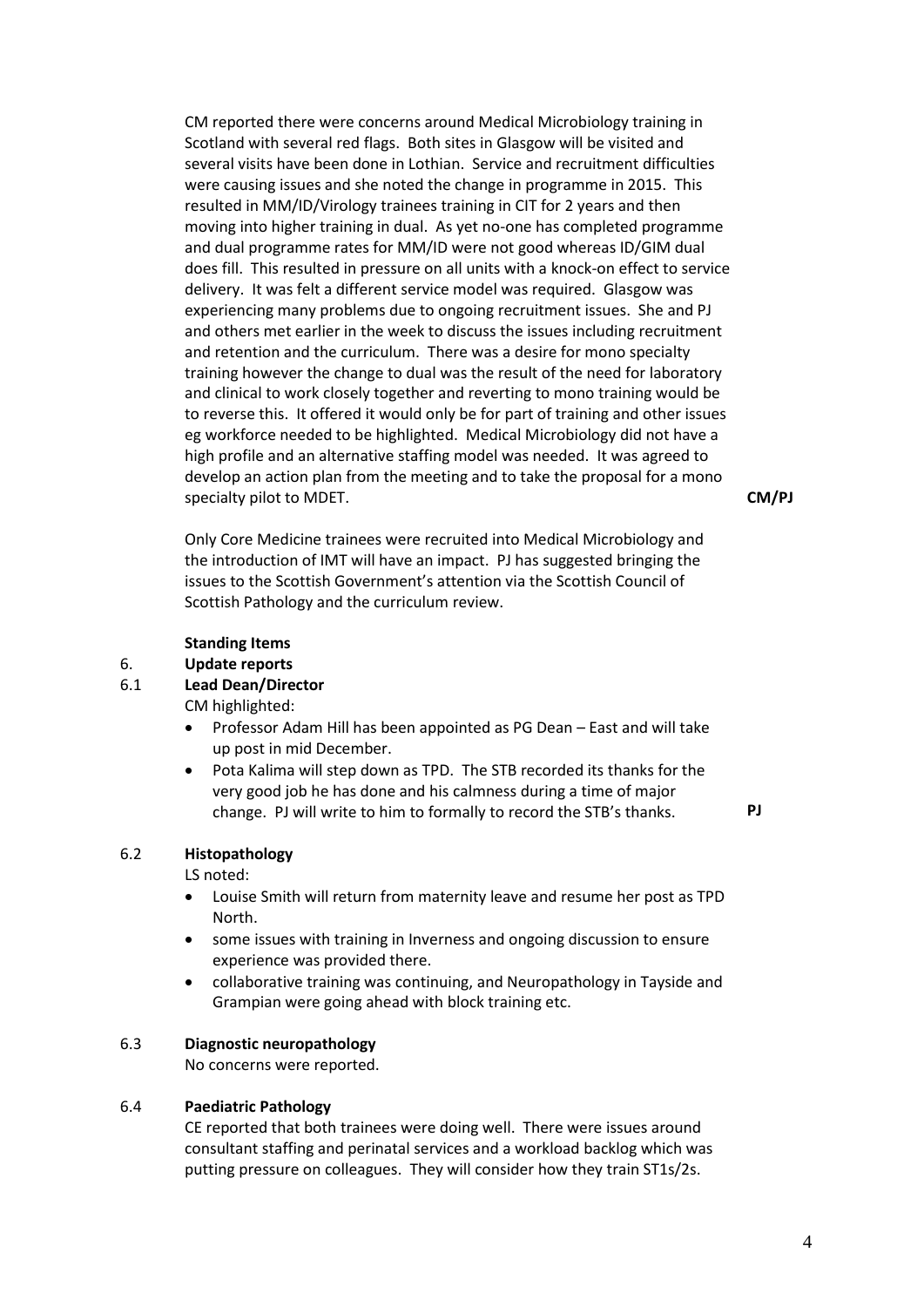She noted feedback from the GMC survey which was unexpected given their small numbers. She and SE both felt it would be helpful for greater clarity in the way survey information is presented. PJ will ask FE to take this forward. **PJ, FE**

## 6.5 **Forensic Histopathology**

No update report was received.

## 6.6 **Radiology**

Representatives highlighted:

- An increasing number of scans of which a high percentage are normal.
- Some trainers being too busy to train.
- NHS Highland was maintaining the status quo with 2 trainees and although they had planned to take a third in August this will not happen as the consultant in Inverness does not have the capacity. JA noted this was a wider problem as DGHs were very limited in what they will take hence there was an issue with ongoing expansion and to date there was no output from previous expansion. It was agreed to discuss this with Dr Baxter when he attends the STB.

#### 6.7 **Medical Microbiology**

- 6.8 **Virology**
- 6.9 **Combined Infection Training**
- 6.10 **Chemical Pathology and Metabolic Medicine** No update reports were received.
- 6.11 **Nuclear Medicine**

SH reported there were no issues.

## 6.12 **Trainees Issues**

6.13 **Academic issues**

#### 6.14 **Service issues**

No update reports were received.

## 6.15 **DME**

HMo reported that next year was the Year of the Trainer. This will involve combined working with NES re ROT/Appraisal and feedback via STBs. She will keep the STB informed.

## 6.16 **Lay representative**

AD reported there were no issues.

## 7. **Received for information**

### 7.1 **Decision making and consent: GMC questionnaire**

The STB agreed to send comments to PJ. He will collate these and send an STB **All, PJ** response to the GMC by mid November.

7.2 **Letter from Professor Stewart Irvine re NHS Scotland International Recruitment Unit**

> PJ noted the Cabinet Secretary has approved the establishment of the unit for one year. This will cover Psychiatry/Anaesthesia/General Surgery and Paediatrics.